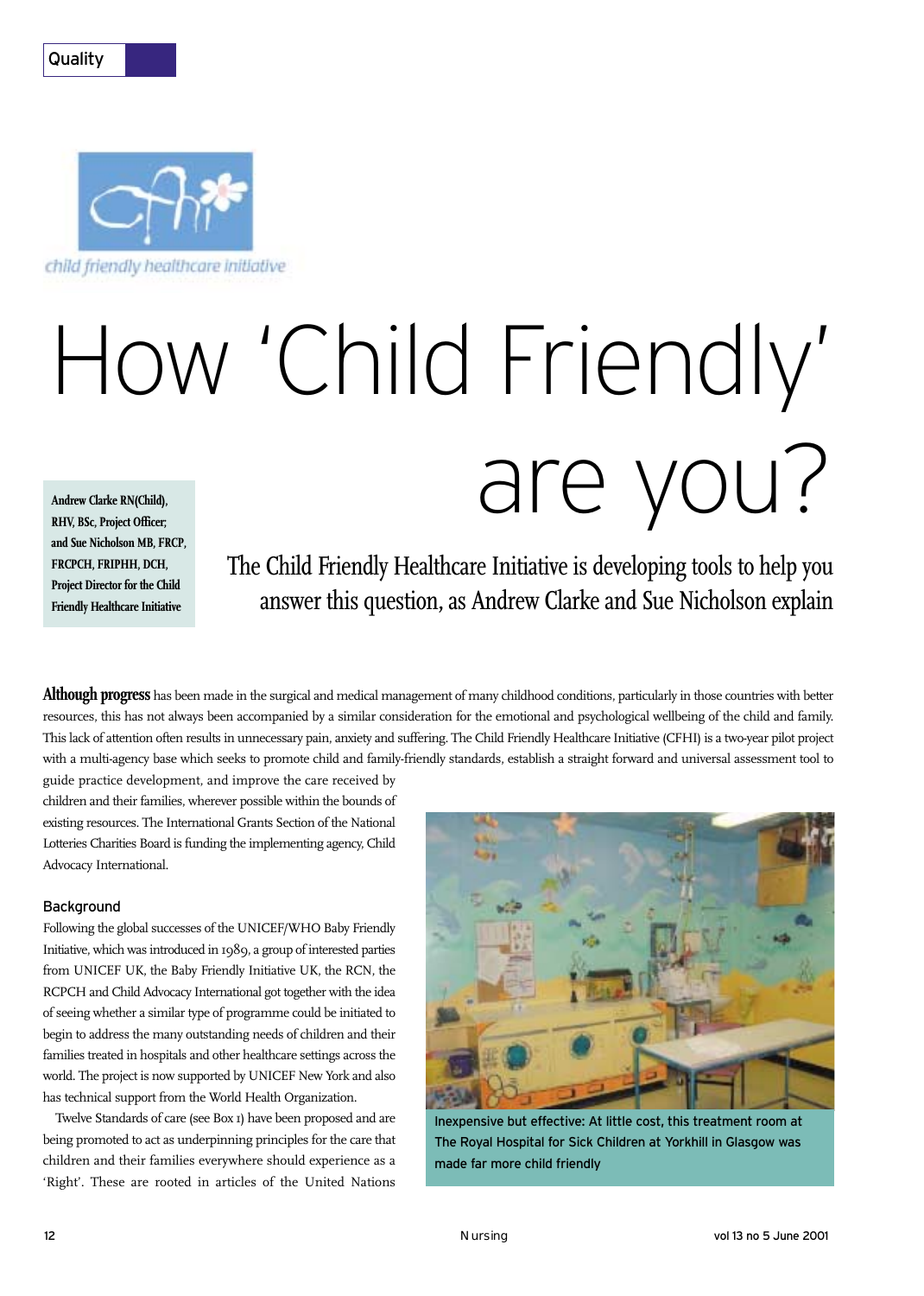#### Box 1. Child Friendly Health Care Initiative Standards

Child = child or young person, from birth to 18th birthday (WHO and article 1 UNCRC)

- 1. Children will be admitted to and kept in hospital or other residential institution only when this is in their best interests (care in the community, collaborative child health care) - Articles 2, 3 & 24\*
- 2. The hospital/healthcare facility will provide the highest attainable standard of care and treatment to new born and to children who attend or are referred (management and treatment) - Articles 2, 6 & 24
- 3. The environment will be secure, safe and scrupulously clean (safety) Article 3
- 4. Child and family centred care will be delivered in partnership with parents, in areas dedicated to children and young people that are child and family friendly, by staff with 'children's' qualifications, or who are experienced. A parent/carer will be enabled to stay with their child and support them, especially during procedures (care delivery) - Articles 7 & 9
- 5. Parents and children will be kept fully informed and involved in all decisions affecting their care (communication) - Articles 12 & 17
- 6. Children will be approached without discrimination as individuals with their own ageappropriate and developmental needs and rights to privacy and dignity (rights/equity) - Articles 2, 16, 19, 23 & 37
- 7. The hospital or healthcare facility will have a multidisciplinary team to establish and maintain guidelines for the assessment and control of the physical and psychological pain and discomfort of children (pain) - Article 19
- 8. When children are severely ill, undergoing surgery or have been given systemic analgesia and/or sedation there will always be healthcare staff trained and experienced in the resuscitation of children immediately available, and the facilities to do this (resuscitation) - Article 6
- 9. Children will be able to play and learn while in a hospital or other healthcare institution (play/learning) - Articles 28, 29 & 31
- 10. Healthcare staff will be familiar with the signs and symptoms of child abuse and be capable of instigating appropriate and clearly defined procedures to protect the child (child protection) - Articles 19, 20, 32, 33, 34 & 39
- 11. Health will be promoted by example, education, immunisation, growth and developmental monitoring/assessment and multidisciplinary collaboration when a pregnant woman or child is admitted to, or attends a hospital or healthcare facility (health promotion) - Articles 17, 24 & 33
- 12. The hospital or healthcare facility will comply with the appropriate 'best practice' standards on the support of breastfeeding and nutrition and will ensure that the nutritional needs of each child are met (breastfeeding and nutrition) - Article 3

*\* refers to Articles in the UN Convention on the Rights of the Child.*

Convention on the Rights of the Child (1989) and also share some elements with the Charters of NAWCH (1984) (now Action for Sick Children) and the European Association for Children in Hospital (1988) which many will be familiar with. Although these 'Rights' are seen as universally applicable, the specific criteria for each Standard are flexible, to take into account the vastly differing cultural and societal contexts within which care is delivered across the world.

#### The Standards in practice

Of course, words are easy – it is doing something constructive that is rather more difficult. To develop a consistent assessment tool and pathway that can be easily utilised and relevant when applied to such a vast range of health needs, cultures and resources in both the industrialised and developing world is certainly ambitious.

There are ten pilot sites, comprising five in the UK, and one each in Uganda, Kosova, Pakistan and two other countries that are yet to be determined (see Box 2). These pilot sites are assisting in the development of the CFHI which, with the input of parents, children, health workers and managers, is evolving flexible, transferable tools, to enable self and external assessment in relation to the Standards. Individual hospitals, departments or wards will be able to assess which Standards are already being met, which are absent and which are only partly being fulfilled.

Although guidance is offered in prioritising specific, but achievable, aspects of care for development, the decision as to which Standards (or parts of Standards) will be addressed remains with the co-ordinating team of health workers that are identified by each site. An Implementation Plan is then designed collaboratively with this co-ordinating team. The actual composition of each Implementation Plan varies to reflect the issues being addressed and also the circumstances and wishes of the site.

A plan would typically include: sharing of different approaches used by other sites facing similar difficulties, training elements, bridge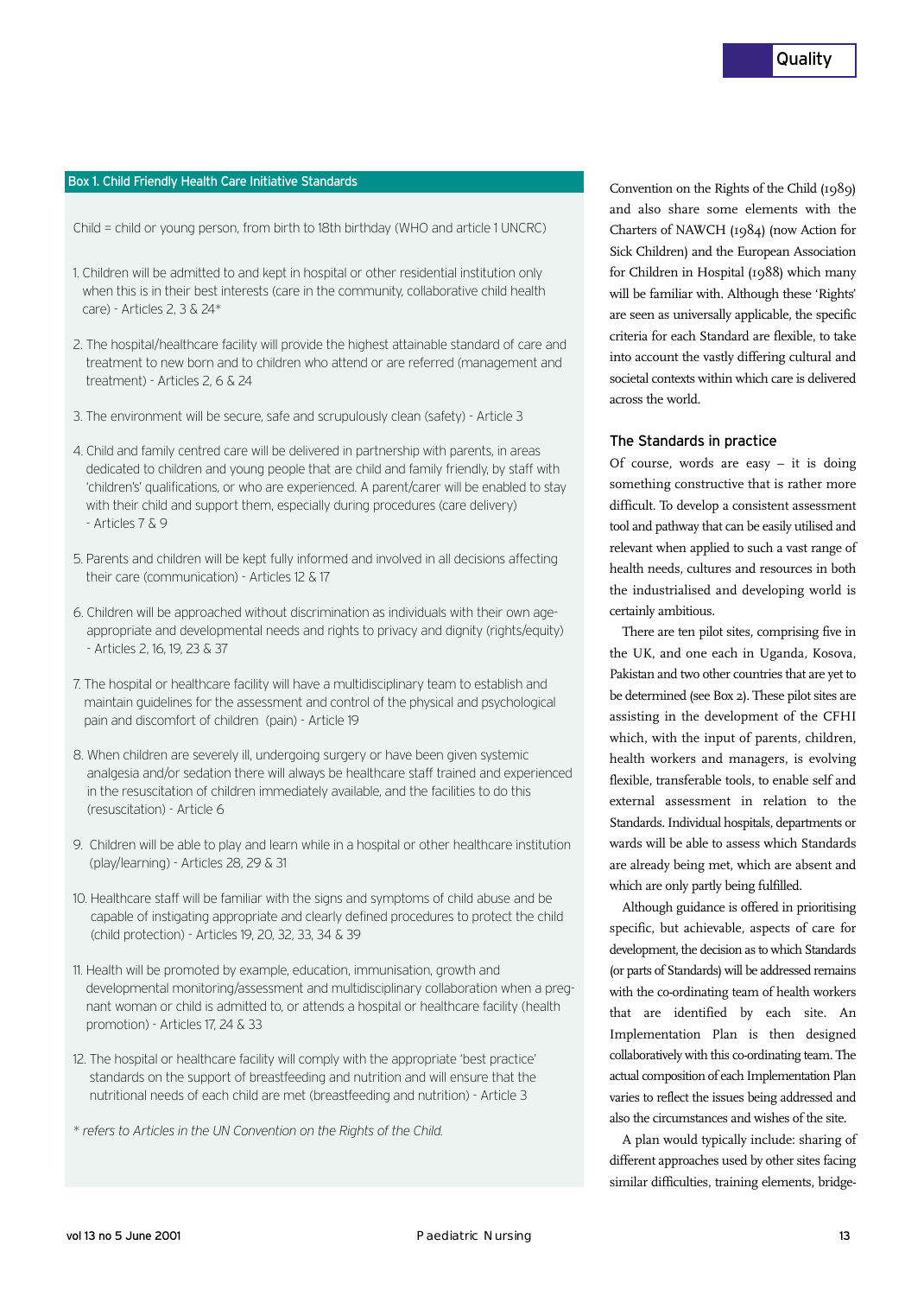building between the expressed priorities of children and carers and the care given, and facilitating a change in use of existing resources after a review of how these existing resources are allocated and used.

Once the specific issues to be addressed have been established, baseline data is collected to enable comparison of practice, both before and after the 'implementation period'. This will enable evaluation of whether the activities are beneficial and sustainable later on. It will also identify remaining difficulties.

A prominent feature throughout the process is the involvement of parents and children. By identifying key aspects about their experiences, both good and bad, families make a significant contribution to both the initial assessment process and, again, later, when Standards or parts of Standards have been chosen for development work, to the base line data. This is imperative as the Initiatives' focus is upon the care received, as opposed to the care that is said to be given; the difference between the two often being quite substantial.

#### Resource issues

In any country, there are factors that impact on care that are not within the control of local health workers. Although the CFHI encourages and supports ongoing advocacy at all levels, it is important to recognise what is, and what is not, realistically within a certain group of health workers' immediate sphere of influence. In order to facilitate empowerment and to avoid a further lowering of morale, the process tries to make a clear distinction between goals that are and feasible, and those that are not, during a given time.

At first glance it may seem overly ambitious and naive to address such a panacea of issues. However, every country, with the exception of two, has ratified the UN Convention on the Rights of the Child (1989), stating a common acceptance that minimum standards are needed and should be promoted. A start needs to be made somewhere and, as is to be expected with a 'pilot' project, the structure and tools are continually evolving to reflect progress and

### Box 2. Pilot sites

- **Barnsley District General Hospital NHS Trust**
- **Derbyshire Children's Hospital, Southern** Derbyshire Acute Hospitals NHS Trust
- **■** District hospital (as yet unspecified) Pakistan
- **■** Gjilan Hospital, Gjilan, Kosova
- **Mulago Hospital, Kampala, Uganda**
- **Bro Morgannwg NHS Trust, Bridgend**
- **III** The Royal hospital for Sick Children, York Hill NHS Trust, Glasgow
- **UGILA Ulster Community & Hospitals Trust, Ulster**

#### lessons learnt.

For example, originally an element of accreditation was envisaged for Standards achieved, but the complexities that such a structure would involve when applied to a global scenario have suggested the more appropriate initial format of measuring 'progress' in relation to the Standards along a continuum, using a combination of replicable indicators.

It is recognised that over recent decades substantial efforts made in some countries, including the UK, have significantly changed the experience of hospitalisation for many children and their carers for the better. However even in such countries considerable inequalities are apparent in the services available. Indeed,

comfort, listening and preparation. These activities cost nothing but are valued very highly by the recipients and often enable them to cope with their circumstances far more effectively. It also negates many of the innovative and effective practices evolved by health professionals working with substantial success in circumstances where funding is minimal.

Healthcare workers across the world generally share the same aspiration to provide the best care possible for the children and families they work with. A child in pain has many similar needs, be they in Kampala, Uganda or Barnsley, and the need for relevant, understandable information is the same in Gjilan, Kosova as it is in Glasgow. In trying to provide this care, common barriers such as poor communication, ineffective systems, bureaucracy and institutionalised practices are also shared and frequently need to be overcome.

There are many examples of good practice to be found in all hospitals and healthcare facilities, and health workers everywhere can gain much from exchanging their ideas and experiences. Simple solutions that work in one place can often be adapted and considered as an option elsewhere, if there is a channel to communicate the idea. Similarly, sharing ideas that have not appeared to help can also be valuable in providing an opportunity to better

# 'Simple solutions that work in one place can often be adapted and considered as an option elsewhere, if there is a channel to communicate the idea'

gaps often arise between the care intended to be given and that which is received.

A lack of resources is frequently cited as the excuse for not providing the standard of care we would wish to provide. But although, inevitably, this is a factor, the availability of resources alone do not automatically correlate to the practice of 'child friendly health care'.

To suggest that a lack of resources is the sole reason for poor care undervalues the practices and skills displayed by so many health workers in areas such as information and control giving,

understand why that was, allowing suggestions to be made, or simply preventing the same mistake being repeated elsewhere.

A further objective of the CFHI is therefore to facilitate the exchange of good ideas between health workers in different settings, either through the web site or by making direct links. To this end, a 'bank' of good ideas is being compiled and contributions are encouraged. A register of people with specific knowledge and skills who would be prepared to provide advice or share thoughts with a